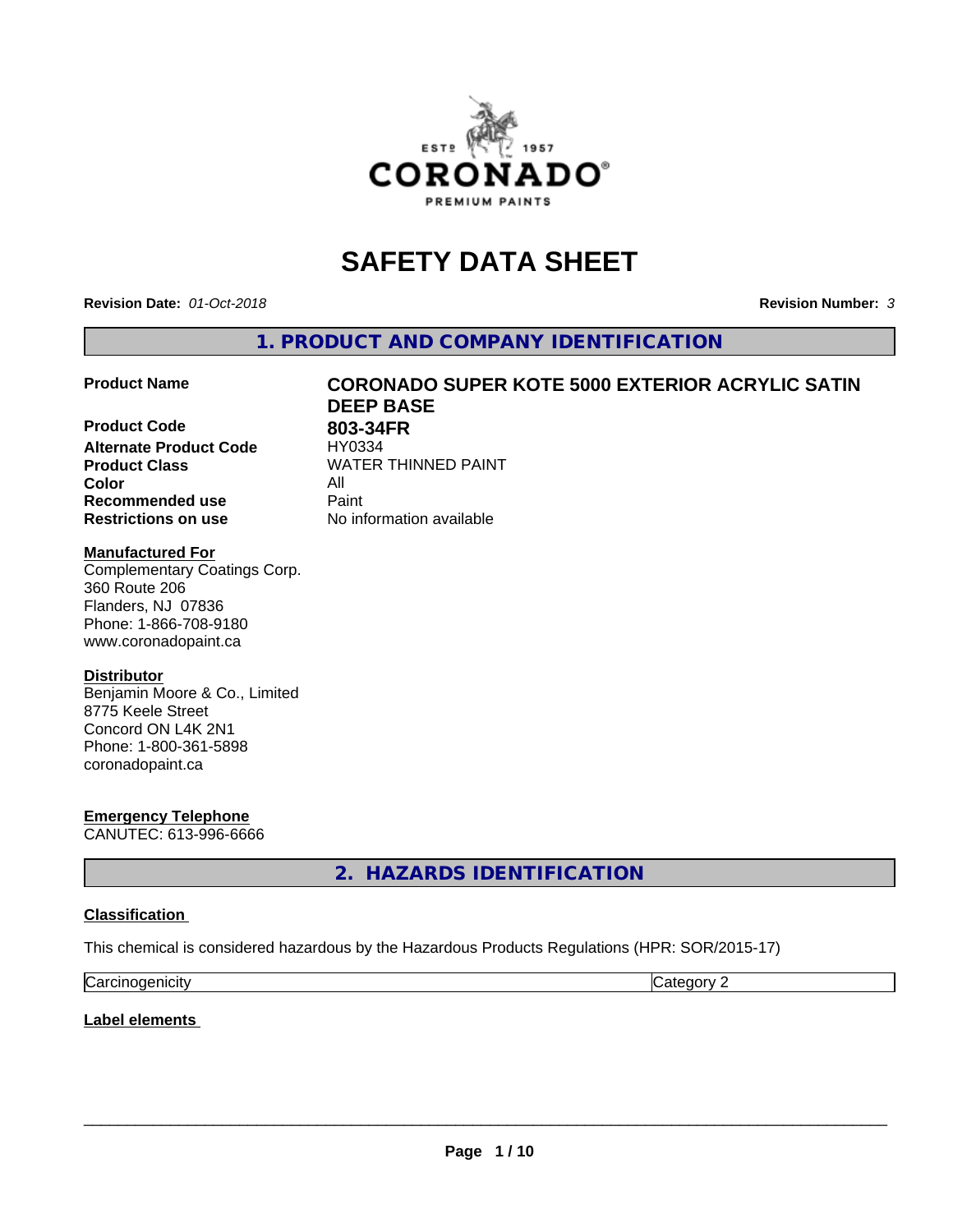### **Warning**

**Hazard statements** Suspected of causing cancer



**Odor** little or no odor

### **Precautionary Statements - Prevention**

Obtain special instructions before use Do not handle until all safety precautions have been read and understood Use personal protective equipment as required

### **Precautionary Statements - Response**

IF exposed or concerned: Get medical advice/attention

# **Precautionary Statements - Storage**

Store locked up

### **Precautionary Statements - Disposal**

Dispose of contents/container to an approved waste disposal plant

### **Other information**

No information available

| <b>Chemical name</b>                       | CAS No.    | Weight-%      |
|--------------------------------------------|------------|---------------|
| Kaolin                                     | 1332-58-7  | $5 - 10%$     |
| Titanium dioxide                           | 13463-67-7 | $5 - 10\%$    |
| Nepheline syenite                          | 37244-96-5 | - 5%          |
| Propanoic acid, 2-methyl-, monoester with  | 25265-77-4 | l - 5%        |
| 2,2,4-trimethyl-1,3-pentanediol            |            |               |
| Propylene glycol                           | 57-55-6    | - 5%          |
| Zinc oxide                                 | 1314-13-2  | $0.5 - 1\%$   |
| Sodium C14-C16 olefin sulfonate            | 68439-57-6 | $0.1 - 0.25%$ |
| Urea, N-(3,4-dichlorophenyl)-N,N-dimethyl- | 330-54-1   | $0.1 - 0.25%$ |

# **3. COMPOSITION INFORMATION ON COMPONENTS**

\_\_\_\_\_\_\_\_\_\_\_\_\_\_\_\_\_\_\_\_\_\_\_\_\_\_\_\_\_\_\_\_\_\_\_\_\_\_\_\_\_\_\_\_\_\_\_\_\_\_\_\_\_\_\_\_\_\_\_\_\_\_\_\_\_\_\_\_\_\_\_\_\_\_\_\_\_\_\_\_\_\_\_\_\_\_\_\_\_\_\_\_\_

# **4. FIRST AID MEASURES**

General Advice **General Advice No hazards** which require special first aid measures.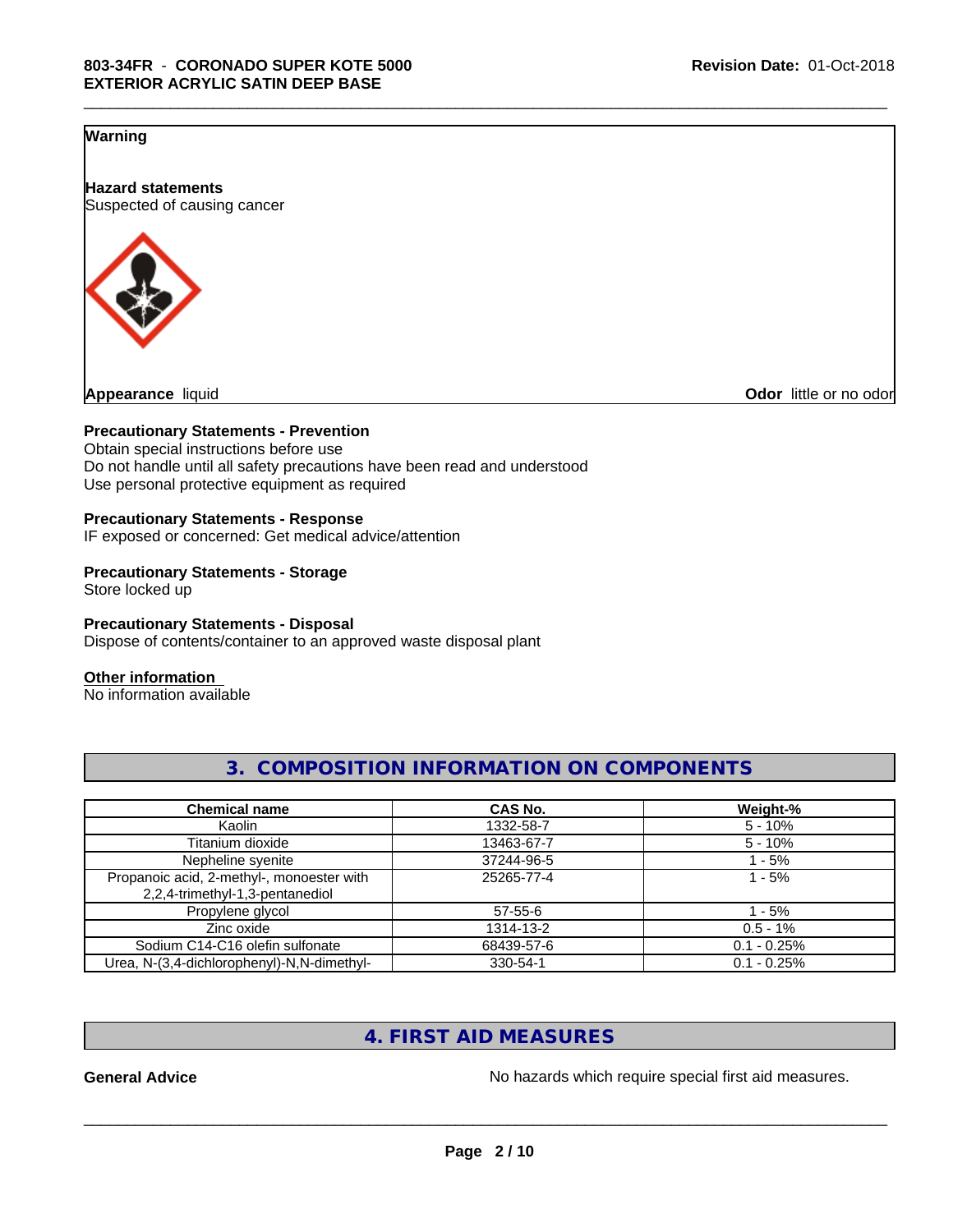| <b>Eye Contact</b>                     | Rinse thoroughly with plenty of water for at least 15<br>minutes and consult a physician.                |
|----------------------------------------|----------------------------------------------------------------------------------------------------------|
| <b>Skin Contact</b>                    | Wash off immediately with soap and plenty of water while<br>removing all contaminated clothes and shoes. |
| <b>Inhalation</b>                      | Move to fresh air. If symptoms persist, call a physician.                                                |
| Ingestion                              | Clean mouth with water and afterwards drink plenty of<br>water. Consult a physician if necessary.        |
| <b>Most Important Symptoms/Effects</b> | None known.                                                                                              |
| <b>Notes To Physician</b>              | Treat symptomatically.                                                                                   |

\_\_\_\_\_\_\_\_\_\_\_\_\_\_\_\_\_\_\_\_\_\_\_\_\_\_\_\_\_\_\_\_\_\_\_\_\_\_\_\_\_\_\_\_\_\_\_\_\_\_\_\_\_\_\_\_\_\_\_\_\_\_\_\_\_\_\_\_\_\_\_\_\_\_\_\_\_\_\_\_\_\_\_\_\_\_\_\_\_\_\_\_\_

# **5. FIRE-FIGHTING MEASURES**

| <b>NFPA Legend</b>                                                     |                        |                                                                                                                                              |                                |  |  |
|------------------------------------------------------------------------|------------------------|----------------------------------------------------------------------------------------------------------------------------------------------|--------------------------------|--|--|
| <b>NFPA</b><br><b>Health: 1</b>                                        | <b>Flammability: 0</b> | <b>Instability: 0</b>                                                                                                                        | <b>Special: Not Applicable</b> |  |  |
| Lower flammability limit:<br><b>Upper flammability limit:</b>          |                        | Not applicable<br>Not applicable                                                                                                             |                                |  |  |
| <b>Flammability Limits In Air</b>                                      |                        |                                                                                                                                              |                                |  |  |
| Flash Point (°F)<br>Flash Point (°C)<br><b>Method</b>                  |                        | Not applicable<br>Not applicable<br>Not applicable                                                                                           |                                |  |  |
| <b>Flash Point Data</b>                                                |                        |                                                                                                                                              |                                |  |  |
| <b>Sensitivity To Static Discharge</b>                                 |                        | No.                                                                                                                                          |                                |  |  |
| <b>Sensitivity To Mechanical Impact</b>                                |                        | No.                                                                                                                                          |                                |  |  |
| <b>Specific Hazards Arising From The Chemical</b>                      |                        | Closed containers may rupture if exposed to fire or<br>extreme heat.                                                                         |                                |  |  |
| <b>Protective Equipment And Precautions For</b><br><b>Firefighters</b> |                        | As in any fire, wear self-contained breathing apparatus<br>pressure-demand, MSHA/NIOSH (approved or equivalent)<br>and full protective gear. |                                |  |  |
| <b>Suitable Extinguishing Media</b>                                    |                        | Use extinguishing measures that are appropriate to local<br>circumstances and the surrounding environment.                                   |                                |  |  |

- 0 Not Hazardous
- 1 Slightly
- 2 Moderate
- 3 High
- 4 Severe

*The ratings assigned are only suggested ratings, the contractor/employer has ultimate responsibilities for NFPA ratings where this system is used.*

*Additional information regarding the NFPA rating system is available from the National Fire Protection Agency (NFPA) at www.nfpa.org.*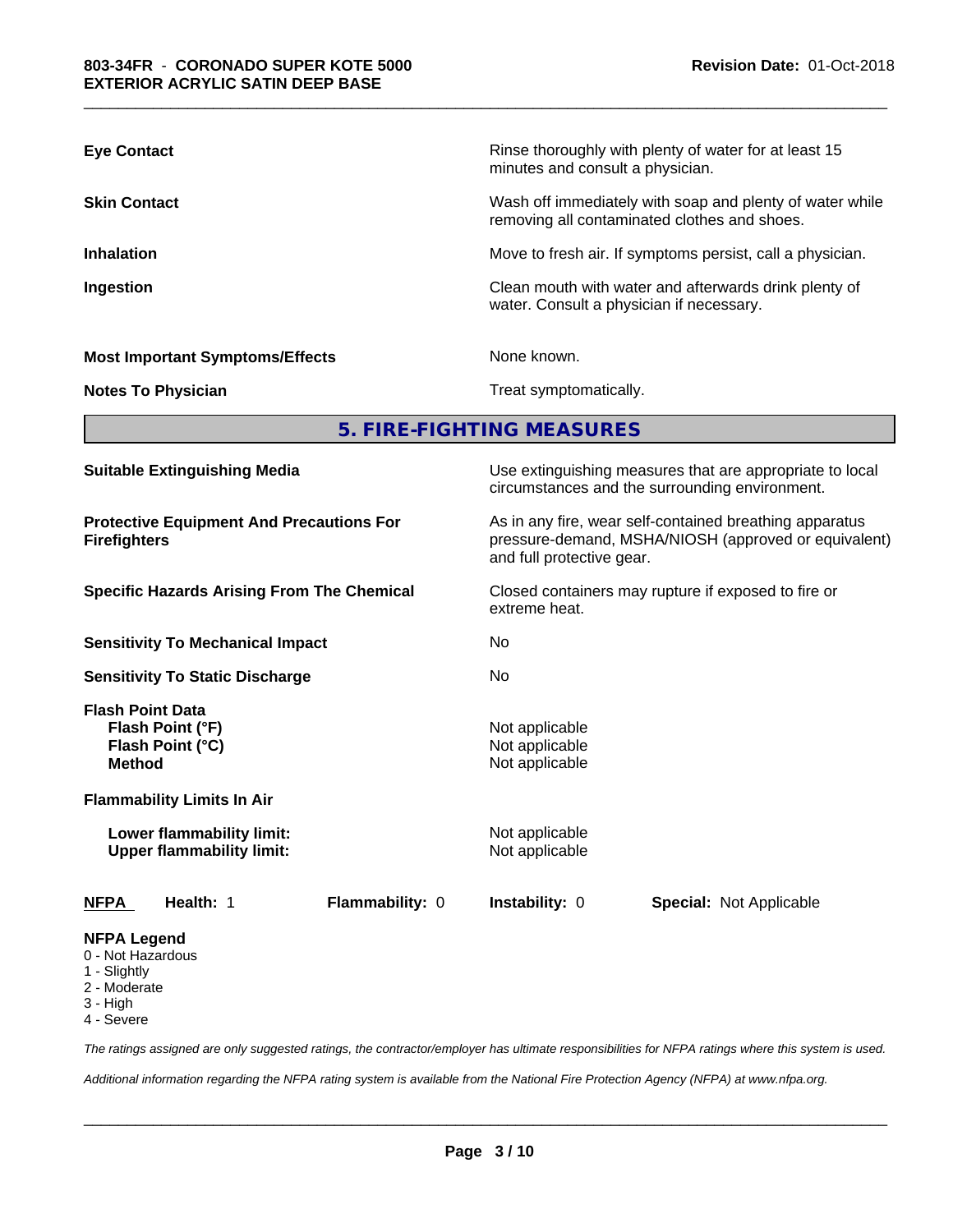# **6. ACCIDENTAL RELEASE MEASURES**

\_\_\_\_\_\_\_\_\_\_\_\_\_\_\_\_\_\_\_\_\_\_\_\_\_\_\_\_\_\_\_\_\_\_\_\_\_\_\_\_\_\_\_\_\_\_\_\_\_\_\_\_\_\_\_\_\_\_\_\_\_\_\_\_\_\_\_\_\_\_\_\_\_\_\_\_\_\_\_\_\_\_\_\_\_\_\_\_\_\_\_\_\_

**Personal Precautions Avoid contact with skin, eyes and clothing. Ensure** Avoid contact with skin, eyes and clothing. Ensure adequate ventilation.

**Other Information Other Information Prevent further leakage or spillage if safe to do so.** 

**Environmental precautions** See Section 12 for additional Ecological Information.

**Methods for Cleaning Up Soak** up with inert absorbent material. Sweep up and shovel into suitable containers for disposal.

# **7. HANDLING AND STORAGE**

**Handling Handling Avoid contact with skin, eyes and clothing. Avoid breathing** vapors, spray mists or sanding dust. In case of insufficient ventilation, wear suitable respiratory equipment.

**Storage Keep container tightly closed. Keep out of the reach of the reach of the reach of the reach of the reach of the reach of the reach of the reach of the reach of the reach of the reach of the reach of the reach of** children.

**Incompatible Materials** Noinformation available

# **8. EXPOSURE CONTROLS/PERSONAL PROTECTION**

### **Exposure Limits**

| <b>Chemical name</b>                              | <b>ACGIH TLV</b>                              | <b>Alberta</b>                                         | <b>British Columbia</b>                                   | <b>Ontario</b>                                          | Quebec                                                                  |
|---------------------------------------------------|-----------------------------------------------|--------------------------------------------------------|-----------------------------------------------------------|---------------------------------------------------------|-------------------------------------------------------------------------|
| Kaolin                                            | $2 \text{ mg/m}^3$ - TWA                      | $2 \text{ mg/m}^3$ - TWA                               | $2 \text{ mg/m}^3$ - TWA                                  | $2 \text{ mg/m}^3$ - TWA                                | 5 mg/m <sup>3</sup> - TWAEV                                             |
| Titanium dioxide                                  | 10 mg/m $3$ - TWA                             | 10 mg/m $3$ - TWA                                      | 10 mg/m $3$ - TWA<br>$3$ mg/m <sup>3</sup> - TWA          | 10 mg/m $3$ - TWA                                       | 10 mg/m $3$ - TWAEV                                                     |
| Nepheline syenite                                 | N/E                                           | N/E                                                    | N/E                                                       | 10 mg/m $3$ - TWA                                       | N/E                                                                     |
| Propylene glycol                                  | N/E                                           | N/E                                                    | N/E                                                       | 10 mg/m $3$ - TWA<br>50 ppm - TWA<br>155 mg/m $3$ - TWA | N/E                                                                     |
| Zinc oxide                                        | $2 \text{ mg/m}^3$ - TWA<br>10 $mq/m3$ - STEL | $2 \text{ mg/m}^3$ - TWA<br>$10 \text{ mg/m}^3$ - STEL | $2 \text{ mg/m}^3$ - TWA<br>$10$ mg/m <sup>3</sup> - STEL | $2 \text{ mg/m}^3$ - TWA<br>$10 \text{ mg/m}^3$ - STEL  | 10 mg/m $3$ - TWAEV<br>$5 \text{ mg/m}^3$ - TWAEV<br>10 mg/m $3 -$ STEV |
| Urea.<br>N-(3,4-dichlorophenyl)-N,N-di<br>methyl- | 10 mg/m $3$ - TWA                             | 10 mg/m $3 - TWA$                                      | 10 mg/m $3$ - TWA                                         | 10 mg/m $3$ - TWA                                       | 10 mg/m $3$ - TWAEV                                                     |

### **Legend**

ACGIH - American Conference of Governmental Industrial Hygienists

Alberta - Alberta Occupational Exposure Limits

British Columbia - British Columbia Occupational Exposure Limits

Ontario - Ontario Occupational Exposure Limits

Quebec - Quebec Occupational Exposure Limits

N/E - Not established

# **Personal Protective Equipment**<br> **Eve/Face Protection**

**Engineering Measures Engineering Measures Engineering Measures Ensure adequate ventilation, especially in confined areas.** 

Safety glasses with side-shields. **Skin Protection Protection Protective gloves and impervious clothing.**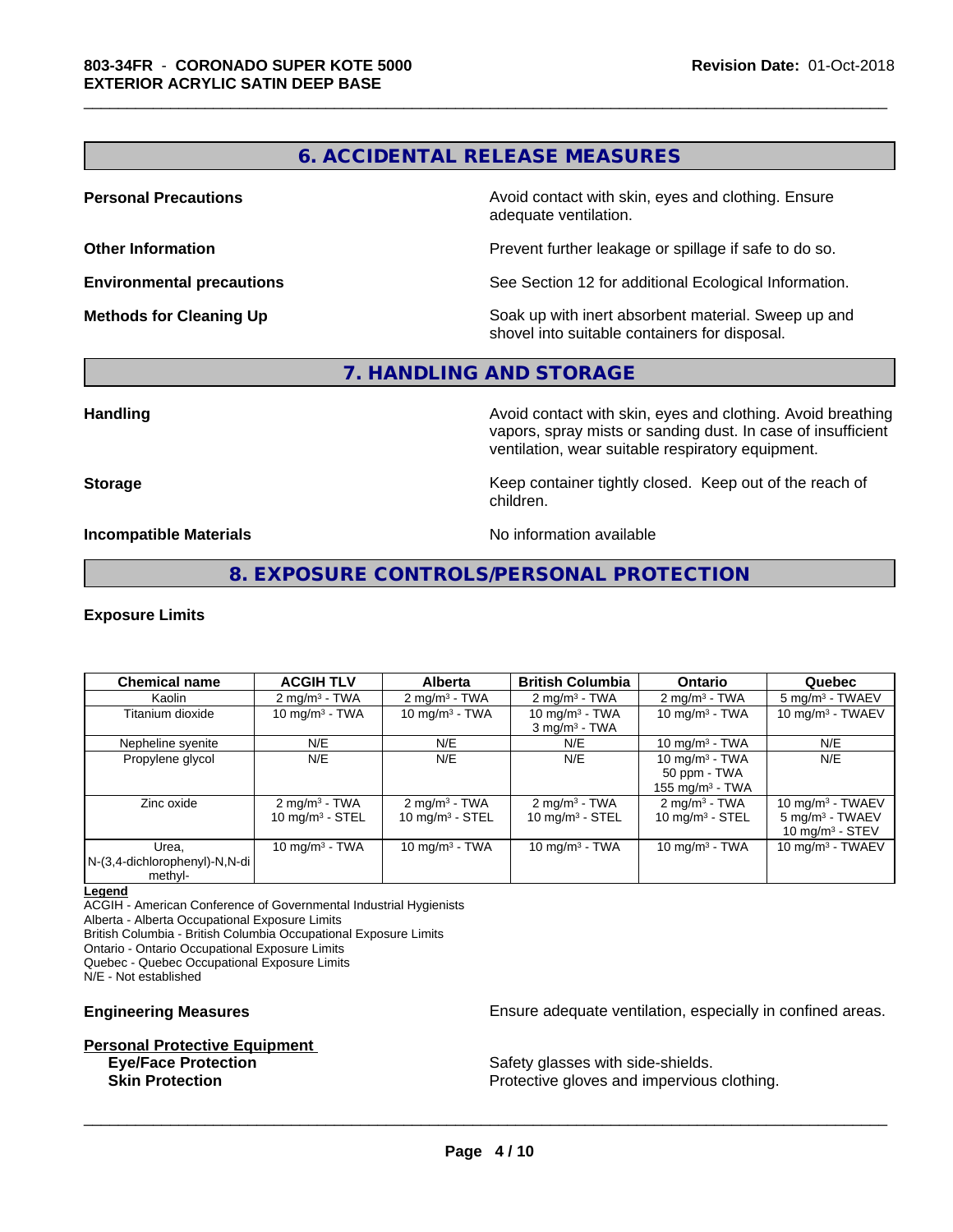**Respiratory Protection In case of insufficient ventilation wear suitable respiratory** equipment.

**Hygiene Measures Avoid contact with skin, eyes and clothing. Remove and Avoid contact with skin, eyes and clothing. Remove and Avoid contact with skin, eyes and clothing. Remove and** wash contaminated clothing before re-use. Wash thoroughly after handling.

### **9. PHYSICAL AND CHEMICAL PROPERTIES**

**Appearance** liquid **Odor** little or no odor **Odor Threshold No information available No information available Density (Ibs/gal)** 10.0 - 10.1 **Specific Gravity** 1.20 - 1.22 **pH** No information available **Viscosity (cps)** No information available **Solubility(ies)** No information available **Water solubility Water solubility Water solubility Water solubility Water solubility Water solution Evaporation Rate No information available No information available Vapor pressure @20 °C (kPa)** No information available **Vapor density No information available Wt. % Solids** 40 - 50 **Vol. % Solids** 25 - 35 **Wt. % Volatiles** 50 - 60 **Vol. % Volatiles** 65 - 75 **VOC Regulatory Limit (g/L)**  $\le$  100<br> **Boiling Point (°F)** 212 **Boiling Point (°F) Boiling Point (°C)** 100 **Freezing Point (°F)** 32 **Freezing Point (°C)** 0 **Flash Point (°F)** Not applicable **Flash Point (°C)** Not applicable **Method** Not applicable **Flammability (solid, gas)** Not applicable **Upper flammability limit:** Not applicable **Lower flammability limit:** Not applicable **Autoignition Temperature (°F)** No information available **Autoignition Temperature (°C)** No information available **Decomposition Temperature (°F)** No information available **Decomposition Temperature (°C)** No information available<br> **Partition coefficient Partition available** 

# **No information available**

\_\_\_\_\_\_\_\_\_\_\_\_\_\_\_\_\_\_\_\_\_\_\_\_\_\_\_\_\_\_\_\_\_\_\_\_\_\_\_\_\_\_\_\_\_\_\_\_\_\_\_\_\_\_\_\_\_\_\_\_\_\_\_\_\_\_\_\_\_\_\_\_\_\_\_\_\_\_\_\_\_\_\_\_\_\_\_\_\_\_\_\_\_

### **10. STABILITY AND REACTIVITY**

| <b>Reactivity</b>             | Not Applicable                           |
|-------------------------------|------------------------------------------|
| <b>Chemical Stability</b>     | Stable under normal conditions.          |
| <b>Conditions to avoid</b>    | Prevent from freezing.                   |
| <b>Incompatible Materials</b> | No materials to be especially mentioned. |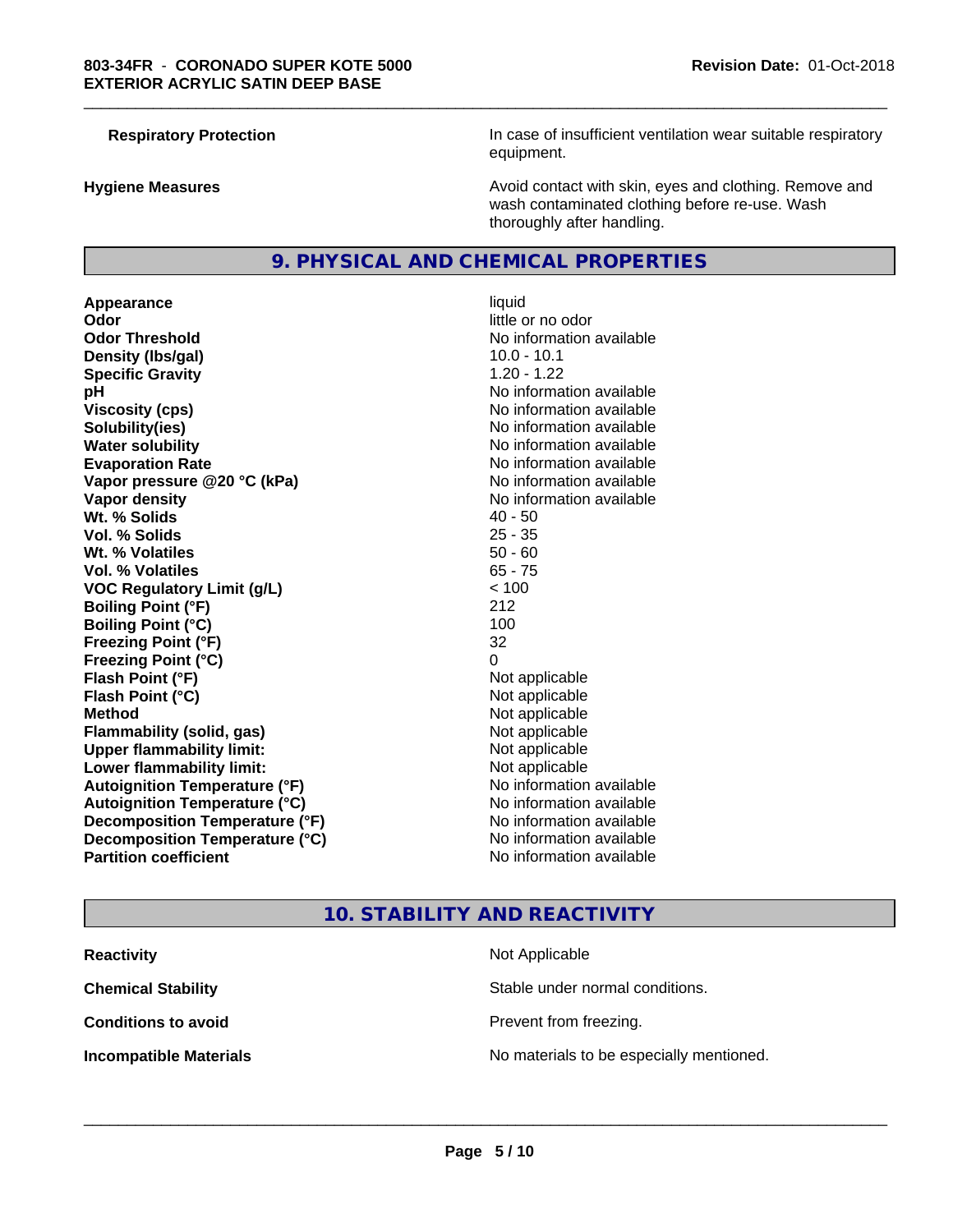### **Hazardous Decomposition Products** None under normal use.

\_\_\_\_\_\_\_\_\_\_\_\_\_\_\_\_\_\_\_\_\_\_\_\_\_\_\_\_\_\_\_\_\_\_\_\_\_\_\_\_\_\_\_\_\_\_\_\_\_\_\_\_\_\_\_\_\_\_\_\_\_\_\_\_\_\_\_\_\_\_\_\_\_\_\_\_\_\_\_\_\_\_\_\_\_\_\_\_\_\_\_\_\_

**Possibility of hazardous reactions** None under normal conditions of use.

### **11. TOXICOLOGICAL INFORMATION**

### **Product Information Information on likely routes of exposure**

**Principal Routes of Exposure Exposure** Eye contact, skin contact and inhalation.

**Acute Toxicity** 

**Product Information No information No information** available

### **Symptoms related to the physical,chemical and toxicological characteristics**

**Symptoms** No information available

### **Delayed and immediate effects as well as chronic effects from short and long-term exposure**

**Sensitization**<br> **No** information available.<br> **No** information available.<br>
No information available. **Neurological Effects Mutagenic Effects Mutagenic Effects No information available. Reproductive Effects**<br> **Reproductive Effects**<br> **Developmental Effects**<br> **No information available. Developmental Effects No information available.**<br> **Target organ effects No information available. Target organ effects STOT -** single exposure<br> **STOT -** repeated exposure<br>
No information available **STOT** - repeated exposure **Other adverse effects** No information available. **Aspiration Hazard No information available.** No information available.

**Eye contact** May cause slight irritation **Skin contact** Substance may cause slight skin irritation. Prolonged or repeated contact may dry skin and cause irritation. **Inhalation** May cause irritation of respiratory tract. **Ingestion Ingestion Ingestion may cause gastrointestinal irritation, nausea,** vomiting and diarrhea.

**Numerical measures of toxicity**

### **The following values are calculated based on chapter 3.1 of the GHS document**

| ATEmix (oral)          | 78253 mg/kg |
|------------------------|-------------|
| <b>ATEmix (dermal)</b> | 679699      |

### **Component Information**

Kaolin LD50 Oral: > 5000 mg/kg (Rat) Titanium dioxide LD50 Oral: > 10000 mg/kg (Rat) Propylene glycol \_\_\_\_\_\_\_\_\_\_\_\_\_\_\_\_\_\_\_\_\_\_\_\_\_\_\_\_\_\_\_\_\_\_\_\_\_\_\_\_\_\_\_\_\_\_\_\_\_\_\_\_\_\_\_\_\_\_\_\_\_\_\_\_\_\_\_\_\_\_\_\_\_\_\_\_\_\_\_\_\_\_\_\_\_\_\_\_\_\_\_\_\_ LD50 Oral: 20000 mg/kg (Rat)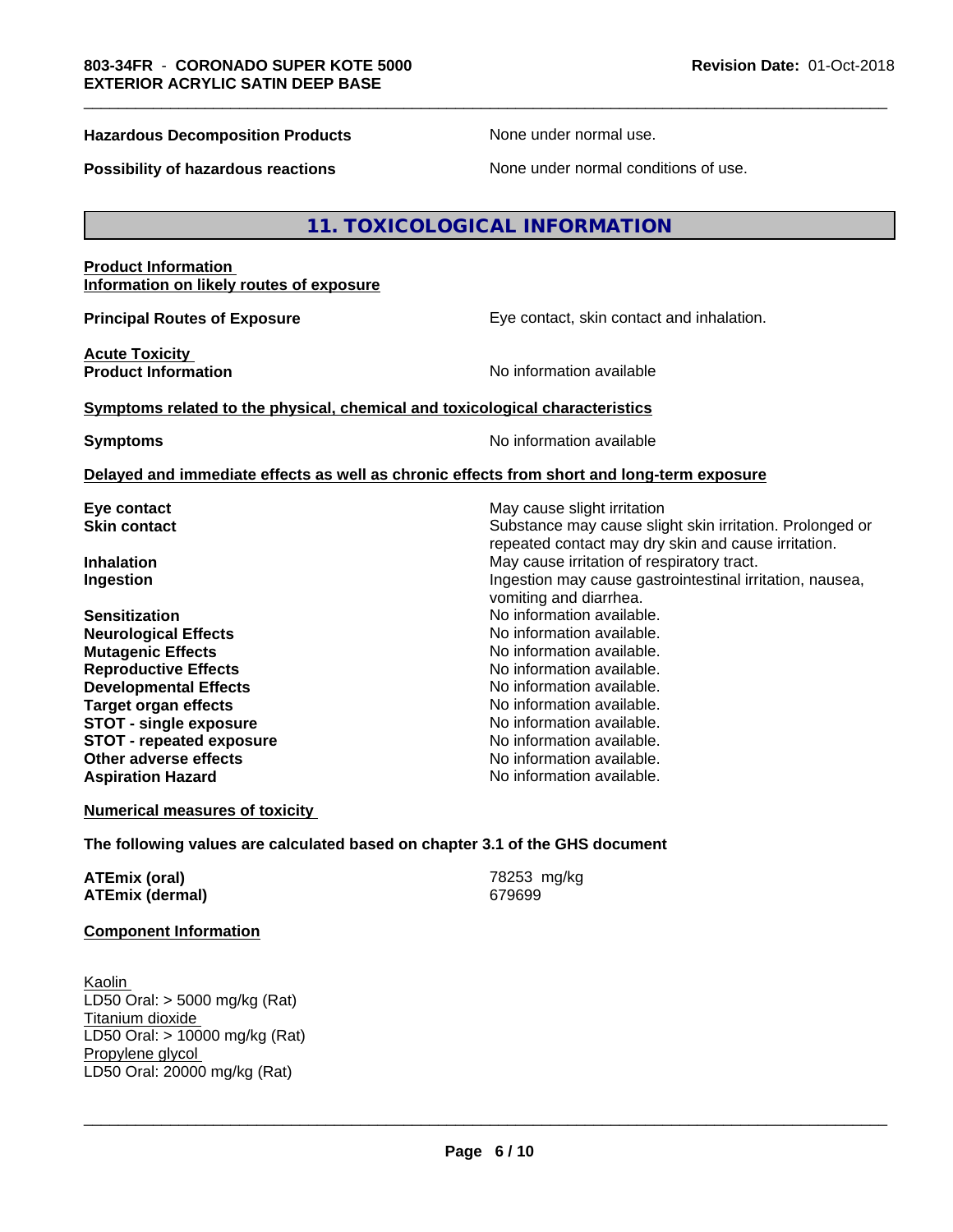LD50 Dermal: 20800 mg/kg (Rabbit) Zinc oxide LD50 Oral: 5000 mg/kg (Rat) LC50 Inhalation (Dust):  $> 5700$  mg/m<sup>3</sup> (Rat, 4 hr.) Urea, N-(3,4-dichlorophenyl)-N,N-dimethyl- LD50 Oral: 1017 mg/kg (Rat) LD50 Dermal: > 5000 mg/kg (Rat)

### **Chronic Toxicity**

### **Carcinogenicity**

*The information below indicateswhether each agency has listed any ingredient as a carcinogen:.*

| <b>Chemical name</b> | <b>IARC</b>                     | <b>NTP</b> |
|----------------------|---------------------------------|------------|
|                      | 2B<br>Possible Human Carcinogen |            |
| Titanium<br>dioxide  |                                 |            |

\_\_\_\_\_\_\_\_\_\_\_\_\_\_\_\_\_\_\_\_\_\_\_\_\_\_\_\_\_\_\_\_\_\_\_\_\_\_\_\_\_\_\_\_\_\_\_\_\_\_\_\_\_\_\_\_\_\_\_\_\_\_\_\_\_\_\_\_\_\_\_\_\_\_\_\_\_\_\_\_\_\_\_\_\_\_\_\_\_\_\_\_\_

• Although IARC has classified titanium dioxide as possibly carcinogenic to humans (2B), their summary concludes: "No significant exposure to titanium dioxide is thought to occur during the use of products in which titanium dioxide is bound to other materials, such as paint."

### **Legend**

IARC - International Agency for Research on Cancer NTP - National Toxicity Program OSHA - Occupational Safety & Health Administration

**12. ECOLOGICAL INFORMATION**

### **Ecotoxicity Effects**

The environmental impact of this product has not been fully investigated.

### **Product Information**

### **Acute Toxicity to Fish**

No information available

### **Acute Toxicity to Aquatic Invertebrates**

No information available

### **Acute Toxicity to Aquatic Plants**

No information available

### **Persistence / Degradability**

No information available.

### **Bioaccumulation**

There is no data for this product.

### **Mobility in Environmental Media**

No information available.

### **Ozone**

No information available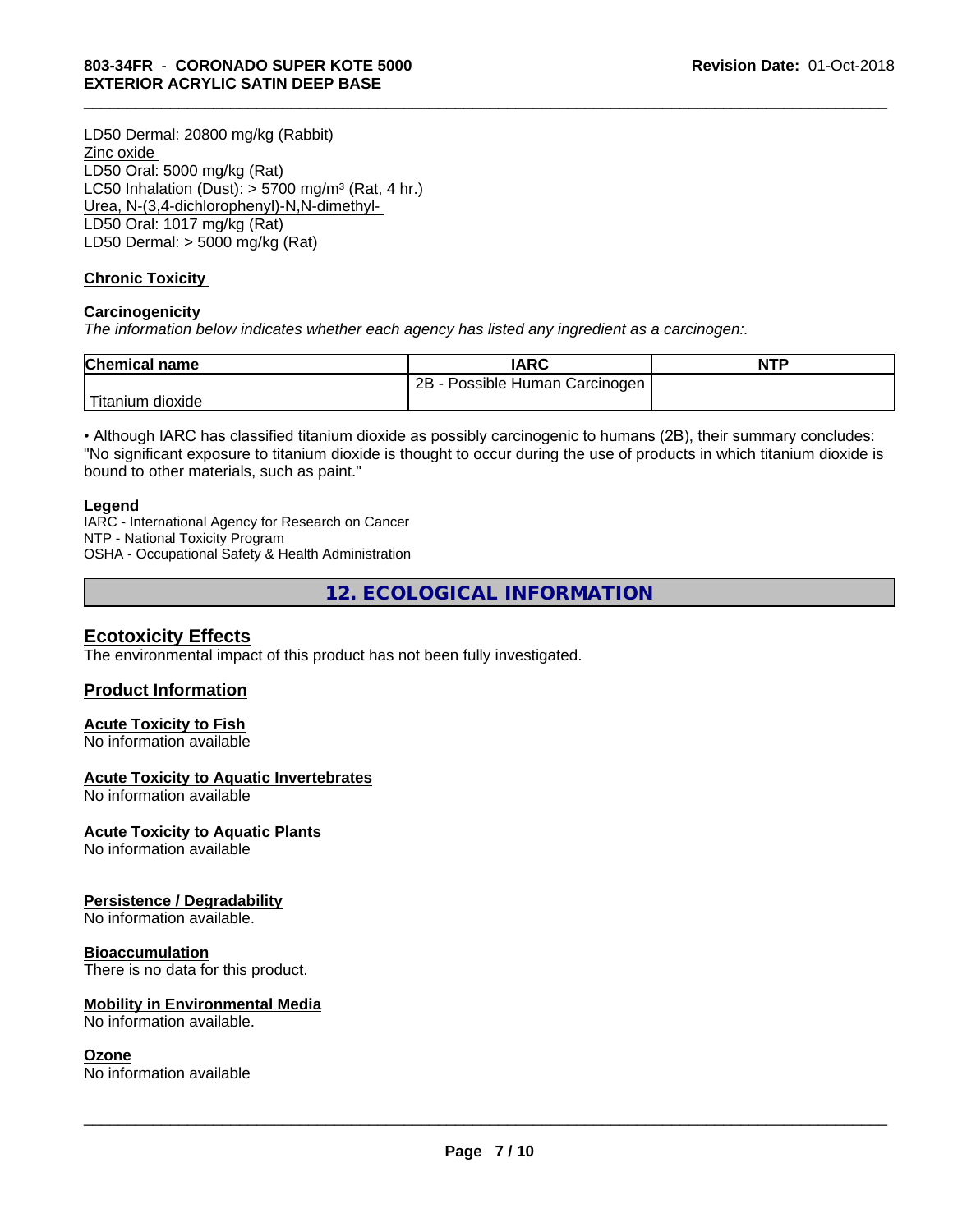### **Component Information**

### **Acute Toxicity to Fish**

Titanium dioxide  $LC50:$  > 1000 mg/L (Fathead Minnow - 96 hr.) Propylene glycol LC50: 710 mg/L (Fathead Minnow - 96 hr.) Urea, N-(3,4-dichlorophenyl)-N,N-dimethyl- LC50: 3.5 mg/L (Rainbow Trout - 96 hr.)

### **Acute Toxicity to Aquatic Invertebrates**

Propylene glycol EC50: > 10000 mg/L (Daphnia magna - 24 hr.)

### **Acute Toxicity to Aquatic Plants**

No information available

### **13. DISPOSAL CONSIDERATIONS**

**Waste Disposal Method Dispose of in accordance with federal, state, provincial,** and local regulations. Local requirements may vary, consult your sanitation department or state-designated environmental protection agency for more disposal options.

**14. TRANSPORT INFORMATION**

**TDG** Not regulated

\_\_\_\_\_\_\_\_\_\_\_\_\_\_\_\_\_\_\_\_\_\_\_\_\_\_\_\_\_\_\_\_\_\_\_\_\_\_\_\_\_\_\_\_\_\_\_\_\_\_\_\_\_\_\_\_\_\_\_\_\_\_\_\_\_\_\_\_\_\_\_\_\_\_\_\_\_\_\_\_\_\_\_\_\_\_\_\_\_\_\_\_\_

**ICAO / IATA** Not regulated

**IMDG / IMO** Not regulated

 $\overline{\phantom{a}}$  ,  $\overline{\phantom{a}}$  ,  $\overline{\phantom{a}}$  ,  $\overline{\phantom{a}}$  ,  $\overline{\phantom{a}}$  ,  $\overline{\phantom{a}}$  ,  $\overline{\phantom{a}}$  ,  $\overline{\phantom{a}}$  ,  $\overline{\phantom{a}}$  ,  $\overline{\phantom{a}}$  ,  $\overline{\phantom{a}}$  ,  $\overline{\phantom{a}}$  ,  $\overline{\phantom{a}}$  ,  $\overline{\phantom{a}}$  ,  $\overline{\phantom{a}}$  ,  $\overline{\phantom{a}}$ 

### **15. REGULATORY INFORMATION**

### **International Inventories**

| <b>TSCA: United States</b> | Yes - All components are listed or exempt. |
|----------------------------|--------------------------------------------|
| <b>DSL: Canada</b>         | Yes - All components are listed or exempt. |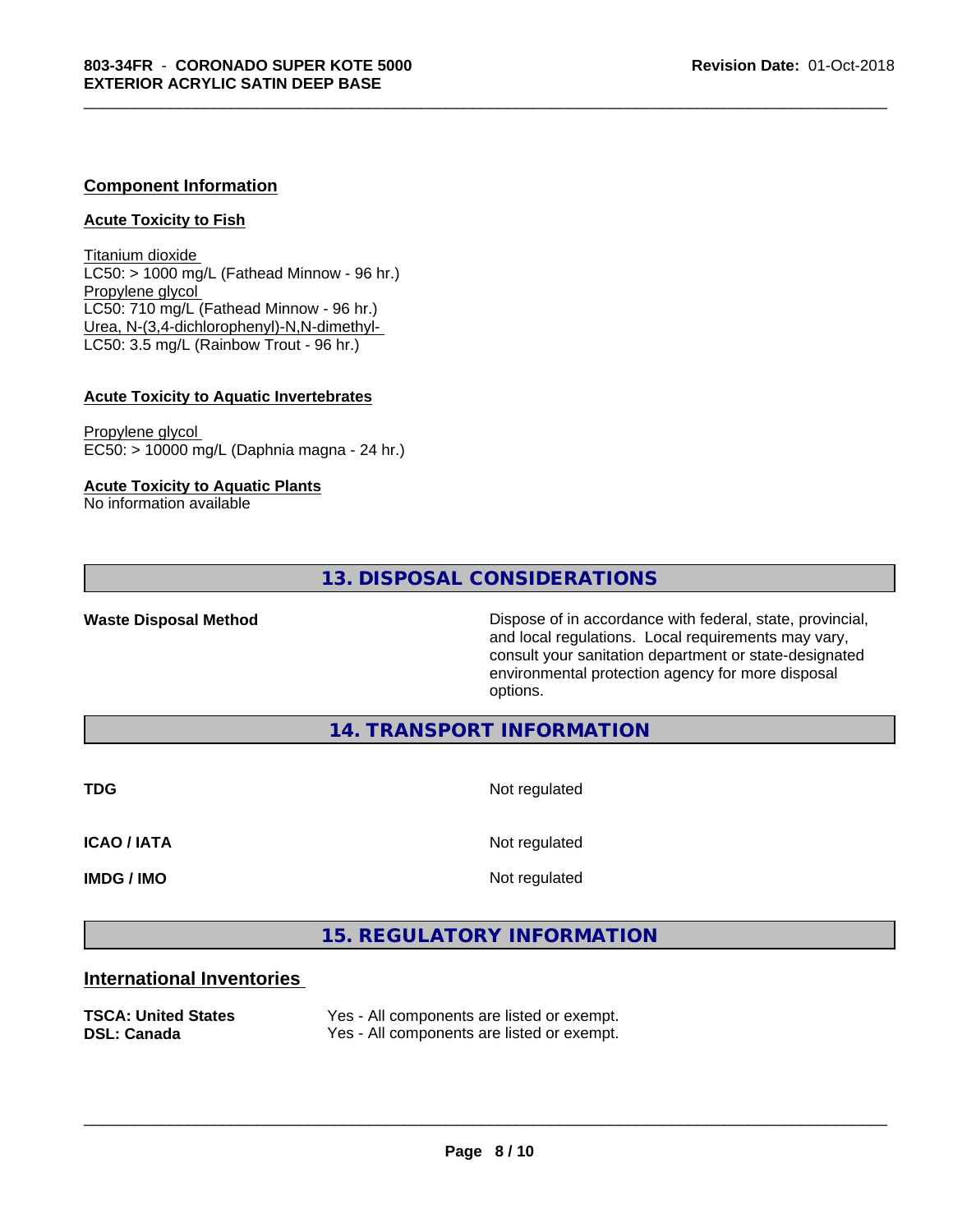### **National Pollutant Release Inventory (NPRI)**

### **NPRI Parts 1- 4**

This product contains the following Parts 1-4 NPRI chemicals:

*None*

### **NPRI Part 5**

This product contains the following NPRI Part 5 Chemicals:

*None*

### **WHMIS Regulatory Status**

This product has been classified in accordance with the hazard criteria of the Hazardous Products Regulations (HPR) and the SDS contains all the information required by the HPR.

\_\_\_\_\_\_\_\_\_\_\_\_\_\_\_\_\_\_\_\_\_\_\_\_\_\_\_\_\_\_\_\_\_\_\_\_\_\_\_\_\_\_\_\_\_\_\_\_\_\_\_\_\_\_\_\_\_\_\_\_\_\_\_\_\_\_\_\_\_\_\_\_\_\_\_\_\_\_\_\_\_\_\_\_\_\_\_\_\_\_\_\_\_

| <b>16. OTHER INFORMATION</b>                                                                                                                          |                                                    |                                                                            |                      |                                                                                                                                               |
|-------------------------------------------------------------------------------------------------------------------------------------------------------|----------------------------------------------------|----------------------------------------------------------------------------|----------------------|-----------------------------------------------------------------------------------------------------------------------------------------------|
| HMIS -                                                                                                                                                | Health: $1*$                                       | <b>Flammability: 0</b>                                                     | <b>Reactivity: 0</b> | $PPE: -$                                                                                                                                      |
| <b>HMIS Legend</b><br>0 - Minimal Hazard<br>1 - Slight Hazard<br>2 - Moderate Hazard<br>3 - Serious Hazard<br>4 - Severe Hazard<br>* - Chronic Hazard | present under the actual normal conditions of use. | X - Consult your supervisor or S.O.P. for "Special" handling instructions. |                      | Note: The PPE rating has intentionally been left blank. Choose appropriate PPE that will protect employees from the hazards the material will |

*Caution: HMISÒ ratings are based on a 0-4 rating scale, with 0 representing minimal hazards or risks, and 4 representing significant hazards or risks. Although HMISÒ ratings are not required on MSDSs under 29 CFR 1910.1200, the preparer, has chosen to provide them. HMISÒ ratings are to be used only in conjunction with a fully implemented HMISÒ program by workers who have received appropriate HMISÒ training. HMISÒ is a registered trade and service mark of the NPCA. HMISÒ materials may be purchased exclusively from J. J. Keller (800) 327-6868.*

 **WARNING!** If you scrape, sand, or remove old paint, you may release lead dust. LEAD IS TOXIC. EXPOSURE TO LEAD DUST CAN CAUSE SERIOUS ILLNESS, SUCH AS BRAIN DAMAGE, ESPECIALLY IN CHILDREN. PREGNANT WOMEN SHOULD ALSO AVOID EXPOSURE.Wear a NIOSH approved respirator to control lead exposure. Clean up carefully with a HEPA vacuum and a wet mop. Before you start, find out how to protect yourself and your family by logging onto Health Canada @

http://www.hc-sc.gc.ca/ewh-semt/contaminants/lead-plomb/asked\_questions-questions\_posees-eng.php.

| <b>Prepared By</b>         | <b>Product Stewardship Department</b><br>Benjamin Moore & Co.<br>101 Paragon Drive<br>Montvale, NJ 07645<br>800-225-5554 |
|----------------------------|--------------------------------------------------------------------------------------------------------------------------|
| <b>Revision Date:</b>      | 01-Oct-2018                                                                                                              |
| <b>Reason for revision</b> | Not available                                                                                                            |